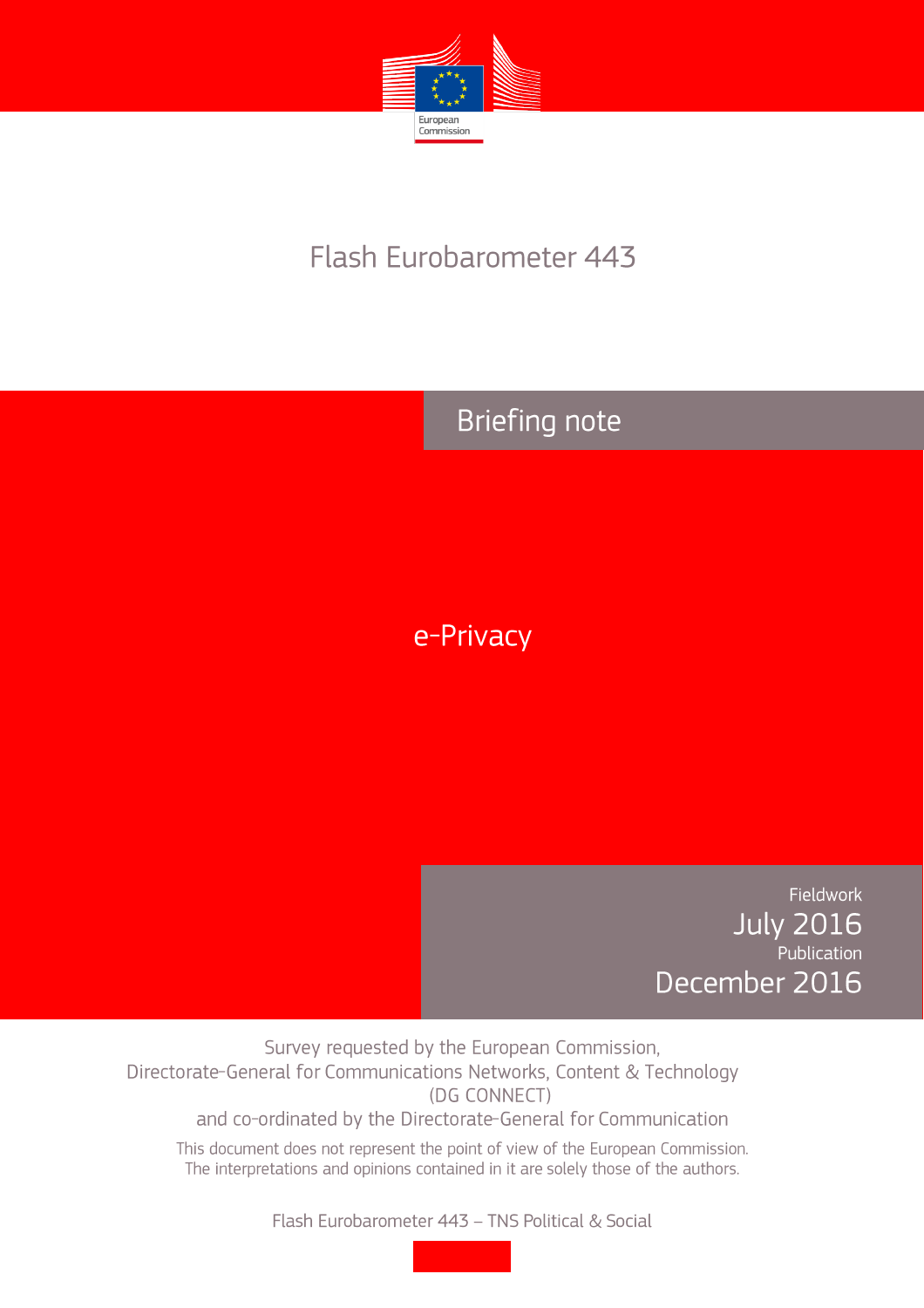Flash Eurobarometer 443

Briefing note

e-Privacy

July 2016

Survey conducted by TNS Political & Social at the request of the European Commission, Directorate-General for Communications Networks, Content & Technology (DG CONNECT)

Survey co-ordinated by the European Commission, Directorate-General for Communication (DG COMM "Strategy, Corporate Communication Actions and Eurobarometer" Unit)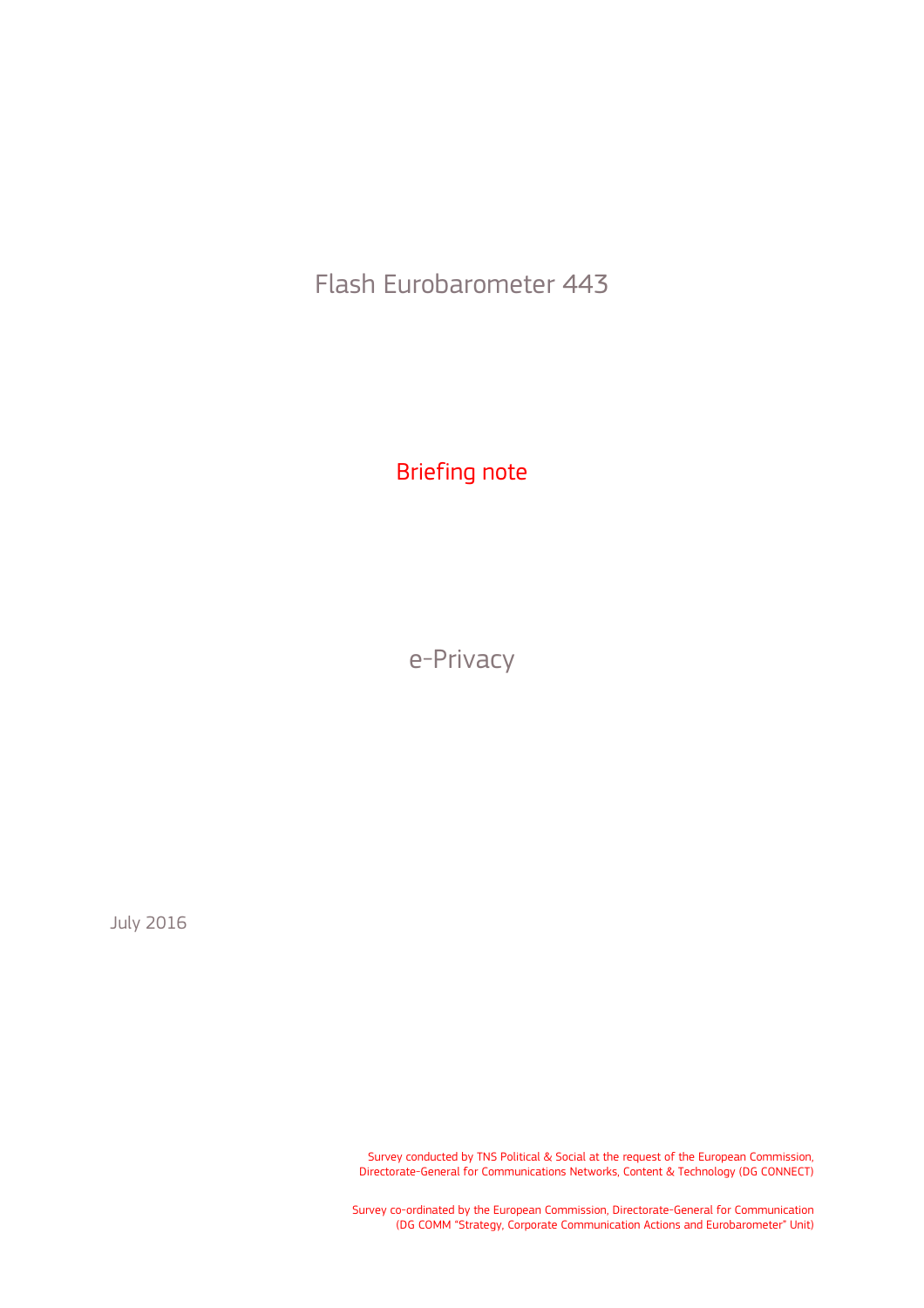In the continually evolving digital era, protecting the privacy of citizens when online, maintaining the confidentiality of their communications and protecting them against invasive unsolicited communications is both important, and challenging. Since 2002, the ePrivacy Directive has been providing this protection to European Union citizens. The ePrivacy Directive specifically covers confidentiality of communications and their related data, rules regulating unsolicited communications (e.g. spam), and other obligations to protect the privacy of users of electronic communications services including rules on public directories, itemised bills, and so on.<sup>1</sup>

Although the Directive was updated in 2009 to provide clearer rules covering online communications, the intervening years have seen the e-communications sector continue to develop rapidly, including the proliferation of Internet-based messaging and communications services such as Voice over IP and instant messaging. As a result of these changes, as well as the upcoming implementation of the new General Data Protection Regulation, the ePrivacy Directive needs further updating to ensure it is fit for the challenges of the new digital age. $2$  The ongoing review of this legislation is one of the key initiatives aimed at reinforcing trust and security in digital services in the European Union.

In the context of this review, the European Commission is interested in citizens' views on online privacy and the relevance of existing provisions, as well as their opinions about possible changes to e-privacy protections. Between the  $7<sup>th</sup>$  and  $8<sup>th</sup>$  July 2016, 26,526 respondents from different social and demographic groups were interviewed via telephone (mobile and fixed line) in their mother tongue on behalf of the European Commission.

#### **- Almost three quarters use mobile phones daily or almost daily for calls and text messages, while six in ten browse online with the same frequency -**

Mobiles are by far the most frequently used communication device or service, with **74% of respondents** using them daily or almost every day to **make calls or send text messages**. In contrast, only 38% use a fixed phone line with the same frequency, and just 8% make daily or almost daily Internet phone or video calls. **Six in ten (60%) use the Internet daily or almost daily to browse online,** while 46% use e-mail with this frequency, and 41% use the Internet for instant messaging on a daily or almost daily basis.



*Base: All respondents (N=26,526)* 

 $\frac{1}{2} \frac{https://ec.europa.eu/digital-single-market/news/eprivacy-directive.}{https://ec.europa.eu/digital-single-market/en/news/public-consultation-evaluation-and-review-eprivacy-directive.}$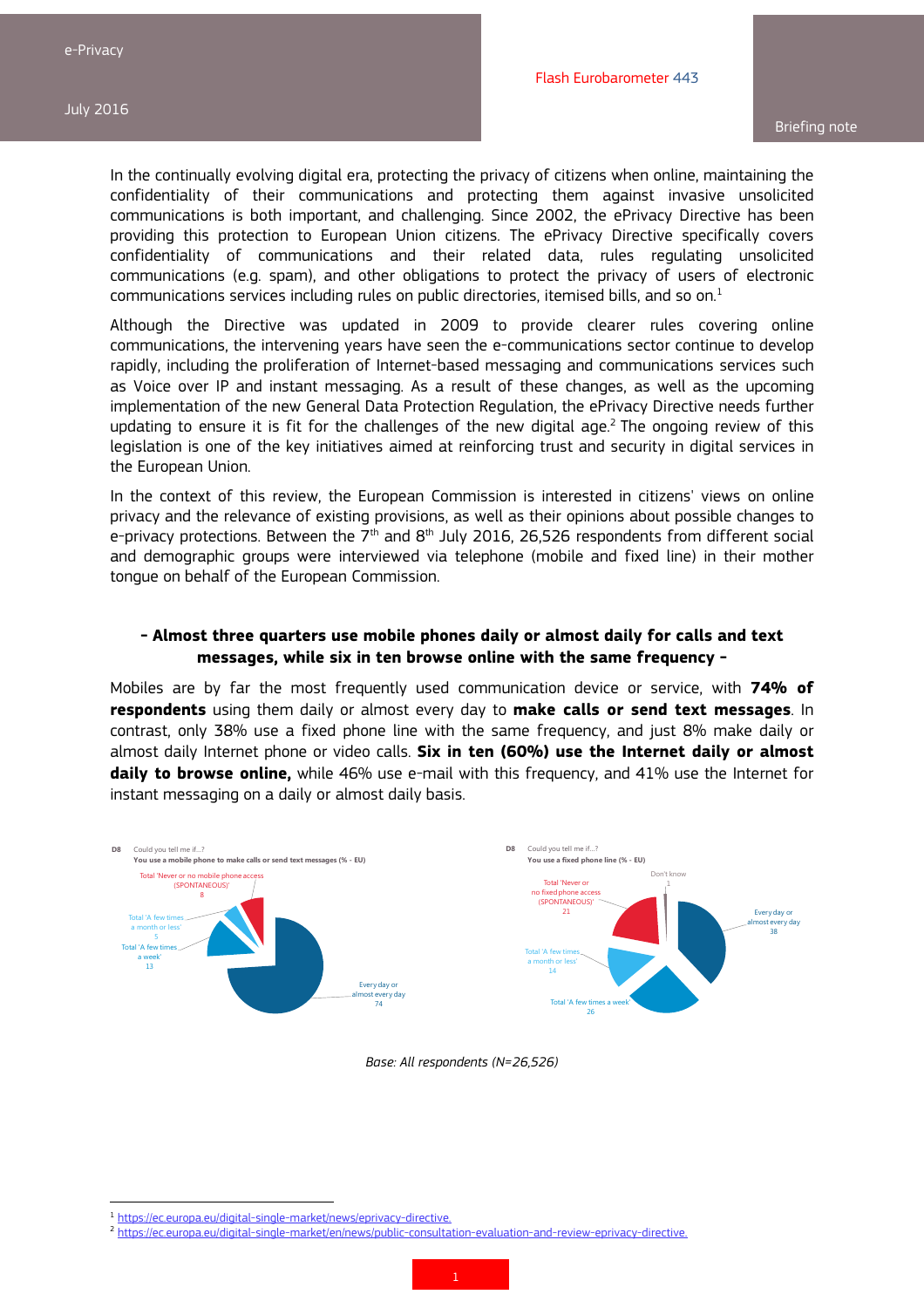#### Briefing note



*Base: All respondents (N=26,526)* 

### - **The privacy of their personal information, online communications and online behaviour is very important to the majority of respondents -**

More than **nine in ten** respondents say **it is important that personal information** (such as their pictures, contact lists, etc.) on their computer, smartphone or tablet **can only be accessed with their permission**, and that it is important that the **confidentiality of their e-mails and online instant messaging is guaranteed** (both 92%). In fact, more than seven in ten think both of these aspects are very important. More than eight in ten (82%) also say it is important that **tools for monitoring their activities** online (such as cookies) can **only be used with their permission** (82%), with 56% of the opinion this is very important.



*First item: Respondents who use online social networks or use the Internet for instant messaging or to browse online (N=21,510)* 

*Second item: : Respondents who use online social networks, e-mail or use the the Internet to make phone or video calls or for instant messaging (N=21,487)* 

*Third item: Respondents who use online social networks, e-mail or use the Internet for instant messaging or to browse online (N=21,864)*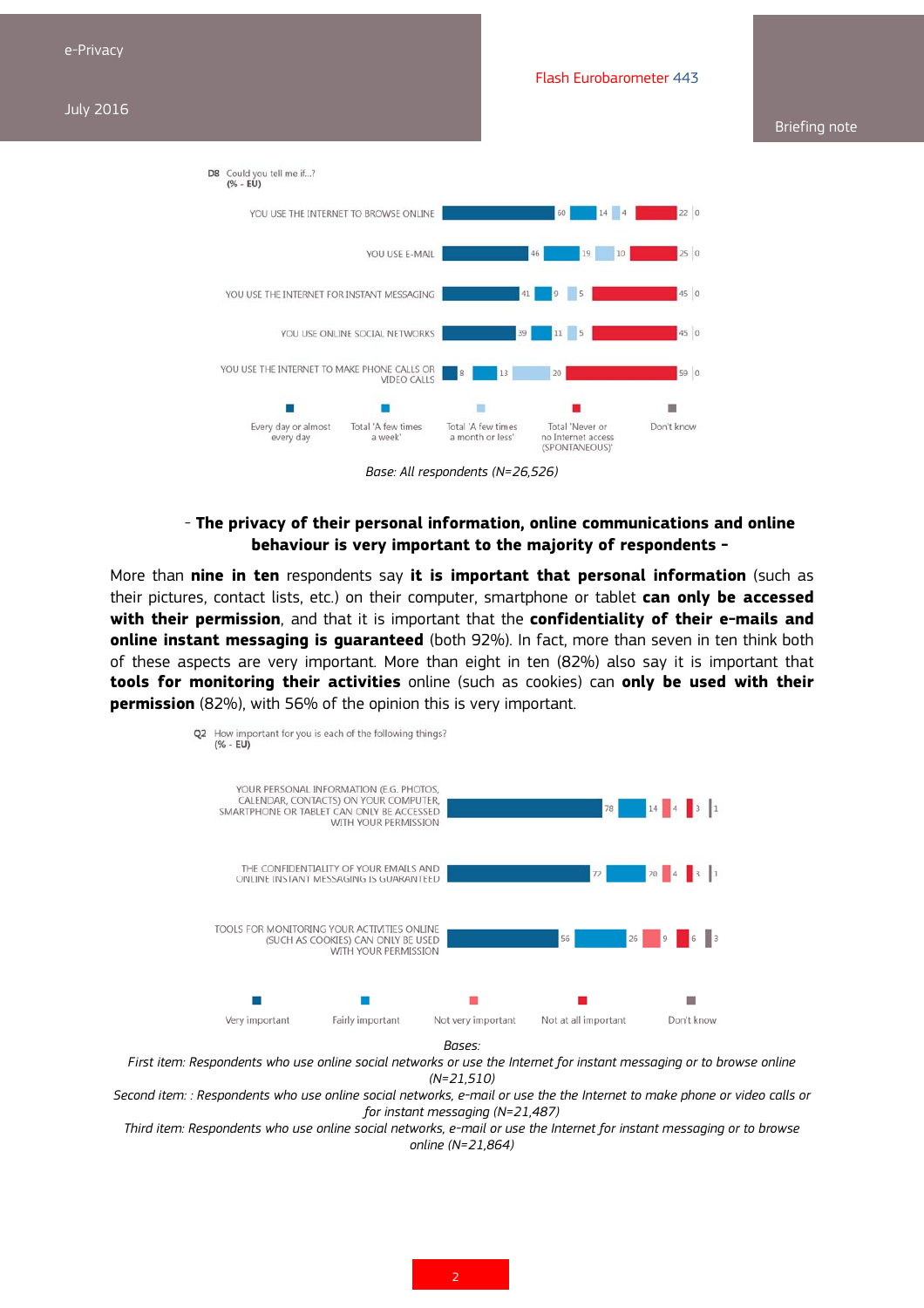The country level results follow a similar pattern, although respondents in the Baltic countries particularly Latvia - are the least likely to consider these issues to be very important.

### **- Changing the privacy settings of their internet browser is the action respondents are most likely to have taken to protect their personal information online –**

Six in ten respondents have already **changed the privacy settings** on their Internet browser (e.g. to delete browsing history or cookies) **(60%)**. Significant proportions of respondents **avoid certain websites** because they are worried their online activities are monitored (40%), or **use software** that protects them from seeing **online adverts** (37%) or from **being monitored** (27%).



*Bases:* 

*First item: Respondents who use online social networks, e-mail or use the Internet to browse online (N=21,688) Second and third items: Respondents who use online social networks or use the Internet to browse online (N=21,210) Fourth item: Respondents who use online social networks, e-mail or use the Internet for instant messaging or to browse online (N=21,864)* 

### **- A large majority of respondents agree that a range of measures should be available to protect their privacy when online –**

In a large majority of European countries, respondents totally agree **there should be a range of measures available to protect their privacy**.

More than nine in ten respondents agree computer, smartphone or tablet **providers should give them regular software updates** to protect their information **(93%)** or that they should **be able to encrypt their messages and calls**, so they can only be read by the recipient **(90%).** Almost as many **(89%)** agree the default settings of their browser should stop their information from being shared.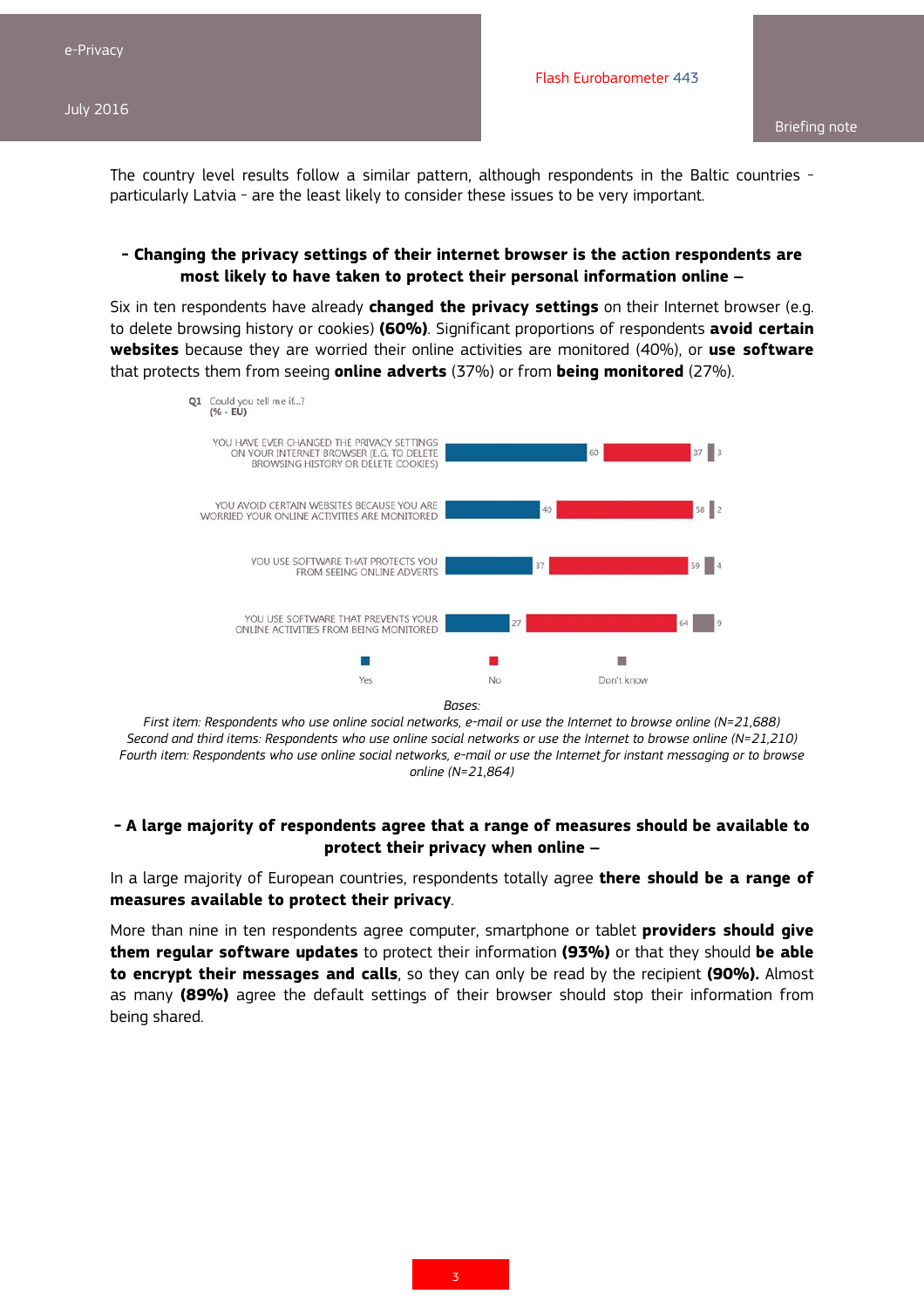#### Briefing note



Base: Respondents who use online social networks, e-mail or use the Internet to make phone or video calls, for instant *messaging or to browse online (N=21,932)* 

## **- A large majority of respondents find it unacceptable to have their online activities monitored, to have companies share information about them or to have to pay not to be monitored –**

Respondents think it is unacceptable to have their **online activities monitored in exchange for unrestricted access to a certain website (64%)**, or to **pay in order not to be monitored when using a website (74%)**. Almost as many (71%) say it is unacceptable for **companies to**  share information about them without their permission (71%), even if it helps companies provide new services they may like**.**



*First and third items: Respondents who use online social networks or use the Internet to browse online (N=21,210) Second item: Respondents who use a fixed phone, a mobile phone or the Internet (N=26,293)*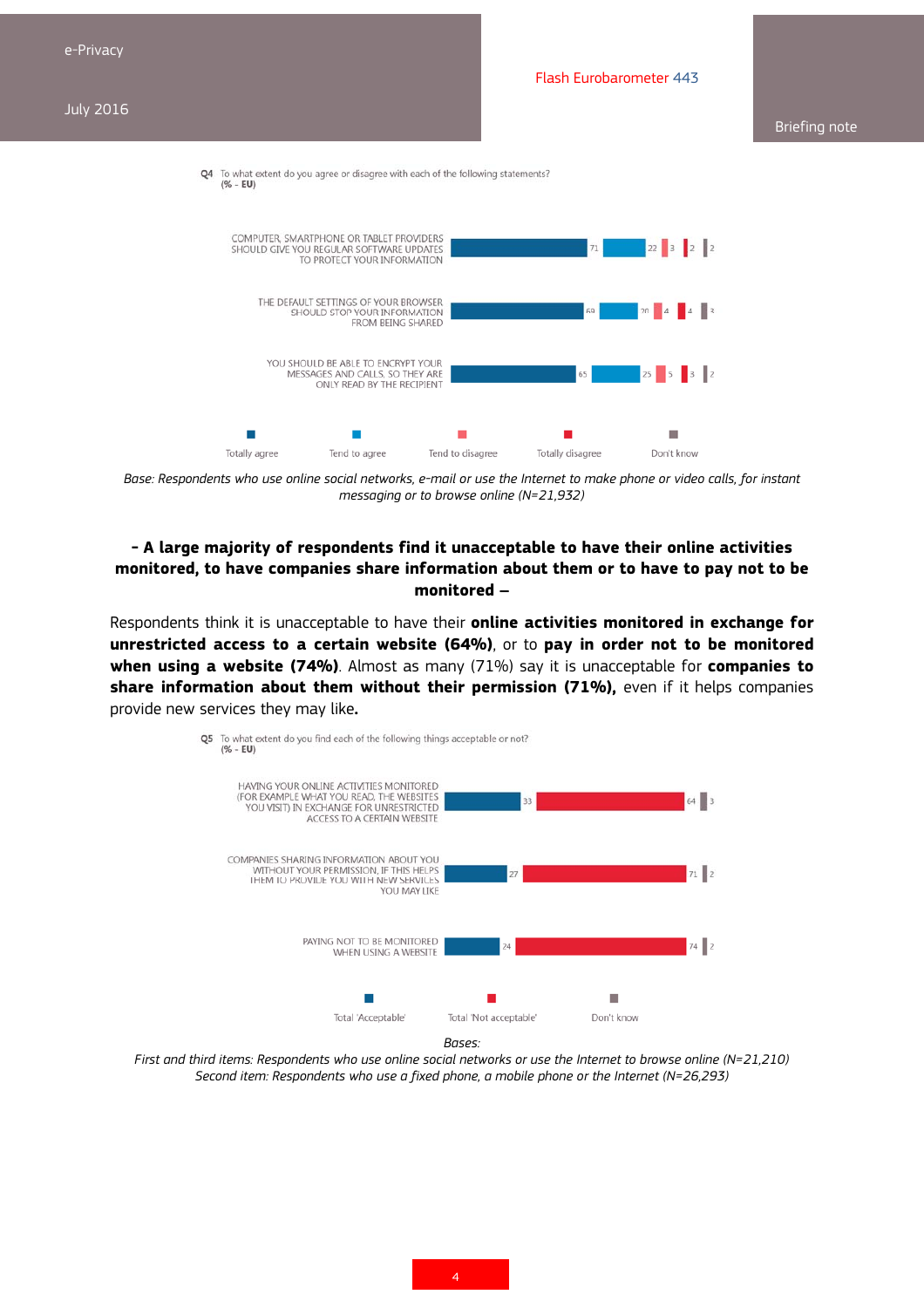$3<sub>d</sub>$ 

 $10$ 

3

#### **- Almost all respondents think websites should ask permission to access their information, either the first time or each time they visit the website –**

Respondents in Croatia (23%) Cyprus (19%) and Q6 In your opinion, when should a website ask for your permission Germany (19%) are the most likely to say they **never want a website to ask permission because they do not want to share their personal information**.

Across the EU, respondents are most likely to think a website should **ask for their permission** to access their information or store tools on their devices **the first time they enter the website**, with option to change their mind **(48%)**. One in ten (10%), however, say this should never happen, as they do not want to share their personal information.



THE WEBSITE

**DON'T KNOW** 

NEVER, YOU DO NOT WANT TO SHARE YOUR

PERSONAL INFORMATION (SPONTANEOUS)



### - **The majority say they receive too many unsolicited commercial calls, and that such calls should always display a special prefix to identify them –**

**More than six in ten (61%) respondents agree they receive too many unsolicited calls**  offering them goods or services, although there are large variations in opinions across the EU. Respondents in **Italy (60%), the UK (57%)** and **France (54%)** are the most likely to totally agree they receive too many unsolicited calls offering them goods or services, where the regime of these calls is under opt-out. This compares to 16% of respondents in the Czech Republic, and 18% in Luxembourg.



*Base: Respondents who use a fixed phone line or a mobile phone (N=26,241)*